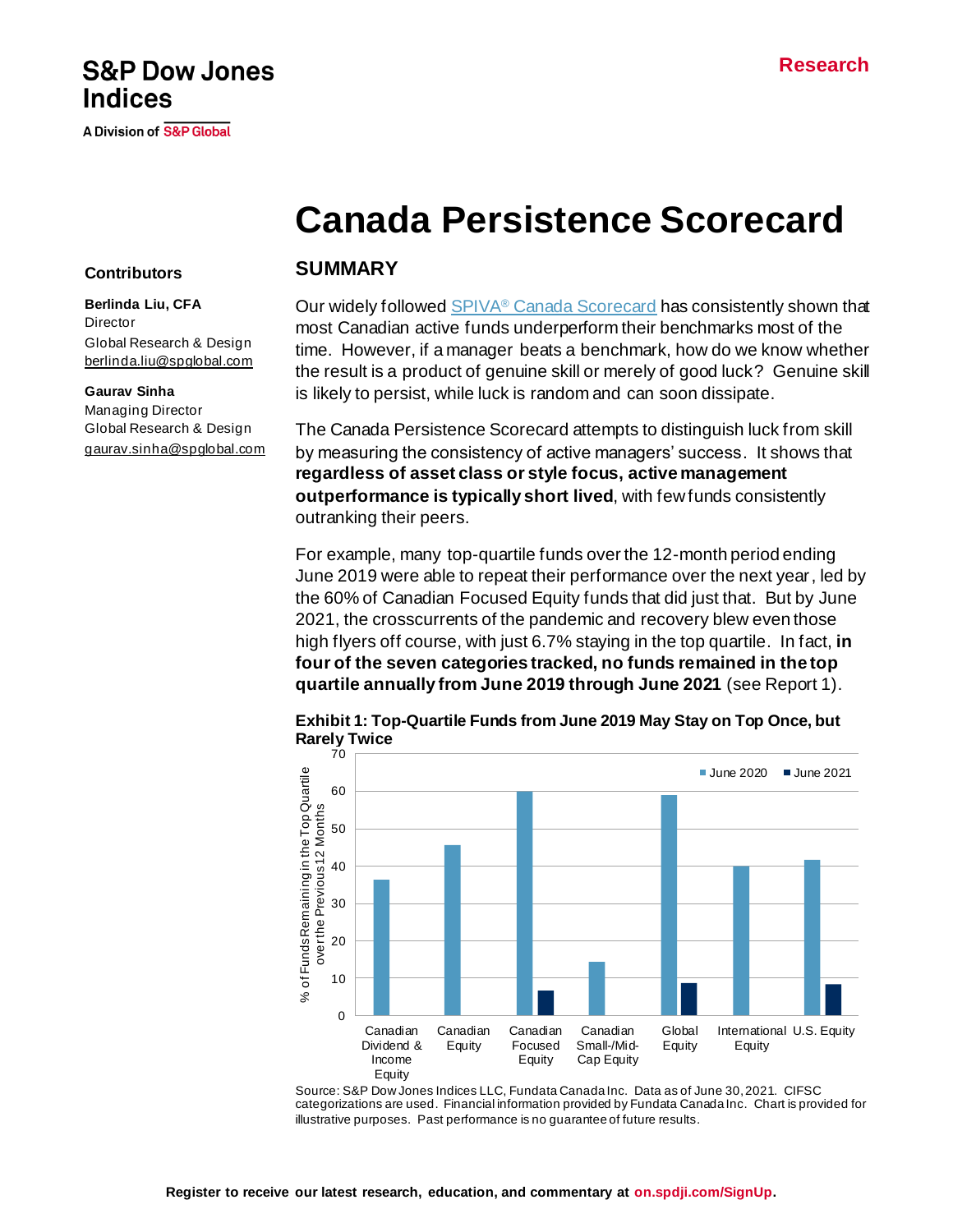Expanding the time window to five years, no funds remained in the top quartile in five of the seven categories. Even the Global Equity fund category, which exhibited the most persistence, showed just 8.8% of funds staying in the top quartile for three consecutive years and 5.1% for five consecutive years (see Reports 1 and 2).

Some statistically minded readers might squint at the reports to find support for the notion that fund performance is not randomly distributed. For example, if we lower the bar for success to simply beating the median fund, the odds that a fund could remain in the top half for  $n$  consecutive years might be calculated as  $(50\%)$ <sup>n</sup> = 50%, 25%, 12.5%, and 6.25% for one, two, three, and four years, respectively. Report 2 shows that roughly 10% of top-half funds repeated their top-half ranking for the next four years in most categories. As such, **while the Persistence Scorecard does not prove that fund performance is completely random, from a practical or decision-making perspective, it reinforces the notion that choosing between active funds on the basis of previous outperformance is a misguided strategy**. After all, there remains a 90% chance that a top-quartile fund will not stay in the top quartile for the next four years.

Transition matrices tell a similar story. Using three-year windows, three of the seven categories show more than 50% of top-half funds from the June 2015-2018 period remained in the top half for June 2018-2021. Switching to the five-year window, more than 50% of funds qualified for the top half in only one category for both the June 2011-2016 and June 2016-2021 periods (see Reports 4 and 7).

Unsurprisingly, **the one pattern that did hold across categories was the tendency of the worstperforming funds to close**. Third- and fourth-quartile funds were generally the most likely to merge or liquidate, with 38% and 34%, respectively, doing so over the subsequent five years. Bottom-quartile Canadian Focused Equity funds received the least munificence from investors, with 62% shutting their doors over the five-year period (see Report 5).

Style changes did not appear to be correlated with fund performance. Top, middle, and bottom performers within a category generally had similar chances of style drift over the three- and five-year periods. Canadian Small-/Mid-Cap Equity funds had the highest chance of style drift, as 5.9% charted a new course over the past five years (see Report 5).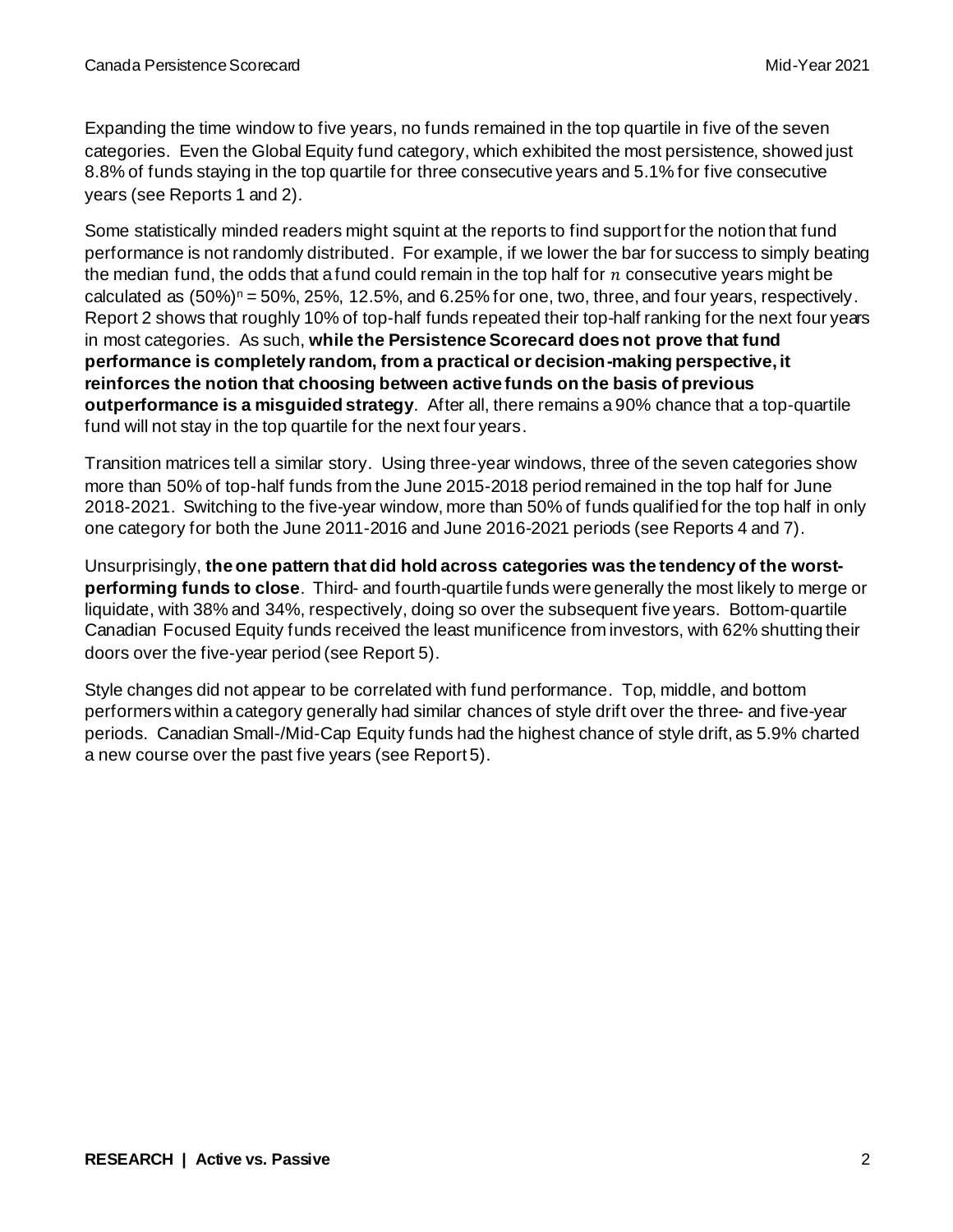## **ABOUT THE PERSISTENCE SCORECARD**

The phrase "past performance is no guarantee of future results" (or some variation thereof) can be found in the fine print of most mutual fund literature. Yet many investors and advisors consider past performance and related metrics to be important factors in fund selection. So does past performance really matter?

To answer this question, the semiannual S&P Persistence Scorecard tracks the degree to which historical relative performance is predictive of future relative performance. As in our widely followed SPIVA Scorecards, Fundata Canada serves as our underlying data source. This scorecard highlights performance persistence over three and five consecutive 12-month periods and two non-overlapping three- and five-year periods.

Key features of the S&P Persistence Scorecard include:

- **Historical rankings without survivorship bias**: For anyone making an investment decision, all funds available at the time of that decision are part of the initial opportunity set. Ignoring funds that liquidate or merge during a period of study biases measurements of persistence. Using the Fundata Canada database, the S&P Persistence Scorecard ranks all funds available at each point in time and tracks the top-quartile and top-half performers throughout the time period.
- **Clean universe**: The mutual fund universe used in these reports comprises actively managed Canadian equity funds. Index funds, sector funds, and index-based dynamic (bull or bear) funds are excluded from the sample. To avoid double counting multiple share classes, only the share class with the highest previous period return of each fund is used.
- **Transition matrices**: Transition matrices show the movements between quartiles and halves over non-overlapping three- and five-year periods. They also track the percentage of funds that have merged or liquidated. In addition, we monitor movements across capitalization levels. This helps us capture, for example, the conversion of some large-cap funds to mid- and small-cap funds.
- **Tracking reports of top performers**: The tracking reports show the percentages of funds that remain in the top-quartile or top-half rankings over consecutive three- and five-year periods.

S&P Dow Jones Indices chooses funds that have, at any point in the previous 120 months, been classified in at least one of the following seven Canadian Investment Funds Standards Committee (CIFSC)<sup>1</sup> categories.

- Canadian Equity
- Canadian Small-/Mid-Cap Equity
- Canadian Dividend & Income Equity
- U.S. Equity
- International Equity
- Global Equity
- Canadian Focused Equity

 $1$  Refer t[o www.cifsc.org](http://www.cifsc.org/) for additional information regarding CIFSC and its categories.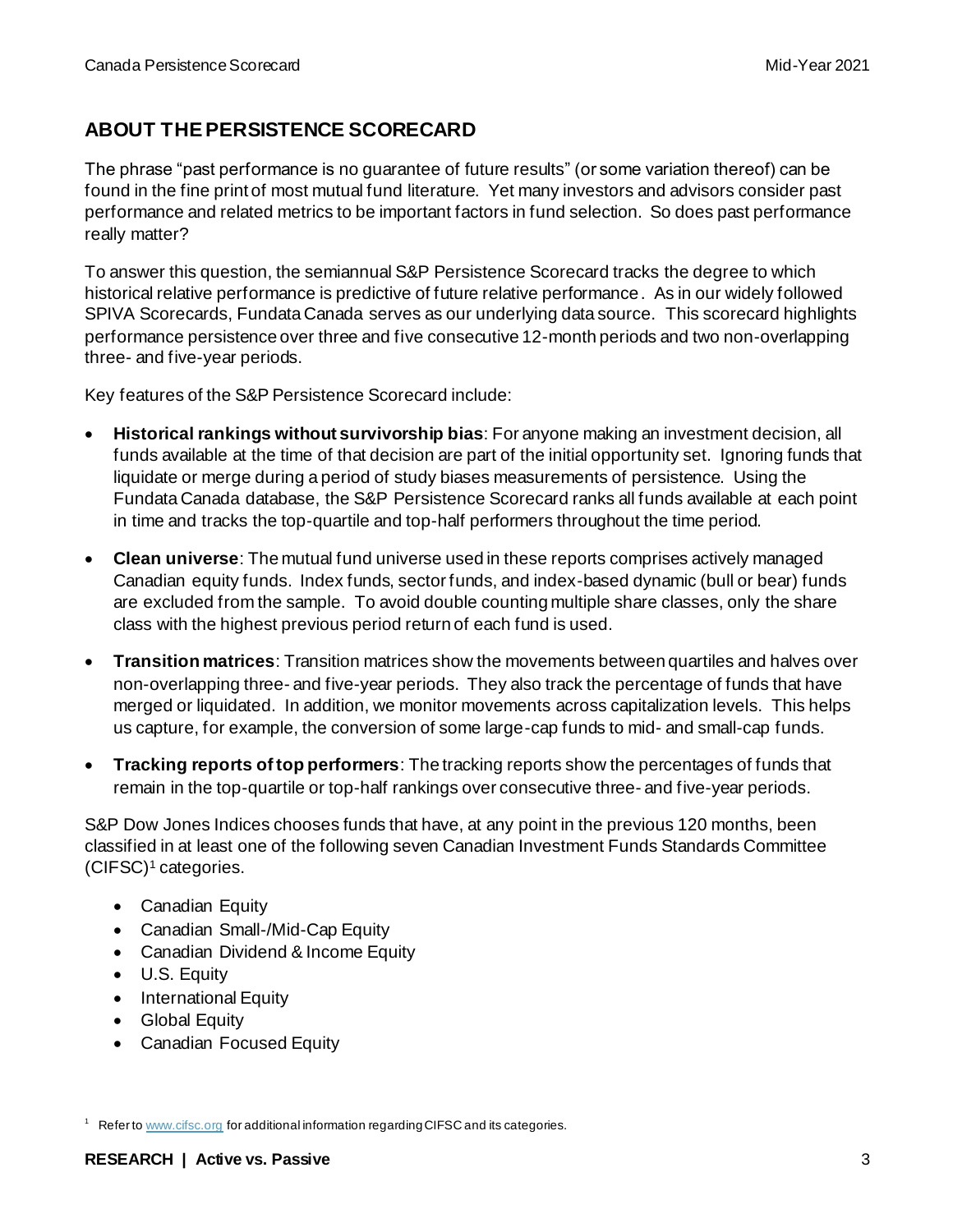The categories reviewed in this report represent the major areas of interest for Canadian market participants. As a result of the foreign content limit removal in 2005, an increasing number of Canadian market participants started redeploying funds outside of Canada to gain international equity exposure. Funds in the Canadian Focused Equity category include non-Canadian equity exposure.

### **REPORTS**

| Report 1: Performance Persistence of Domestic Equity Funds over Three Consecutive 12-Month Periods |                            |                                      |                  |  |  |  |  |
|----------------------------------------------------------------------------------------------------|----------------------------|--------------------------------------|------------------|--|--|--|--|
| <b>FUND CATEGORY</b>                                                                               | <b>FUND COUNT AT START</b> | PERCENTAGE REMAINING IN TOP QUARTILE |                  |  |  |  |  |
|                                                                                                    | (JUNE 2019)                | <b>JUNE 2020</b>                     | <b>JUNE 2021</b> |  |  |  |  |
| <b>TOP QUARTILE</b>                                                                                |                            |                                      |                  |  |  |  |  |
| Canadian Dividend & Income Equity                                                                  | 11                         | 36.36                                | 0.00             |  |  |  |  |
| Canadian Equity                                                                                    | 11                         | 45.45                                | 0.00             |  |  |  |  |
| <b>Canadian Focused Equity</b>                                                                     | 15                         | 60.00                                | 6.67             |  |  |  |  |
| Canadian Small-/Mid-Cap Equity                                                                     | 7                          | 14.29                                | 0.00             |  |  |  |  |
| <b>Global Equity</b>                                                                               | 34                         | 58.82                                | 8.82             |  |  |  |  |
| International Equity                                                                               | 10                         | 40.00                                | 0.00             |  |  |  |  |
| U.S. Equity                                                                                        | 24                         | 41.67                                | 8.33             |  |  |  |  |
| <b>FUND CATEGORY</b>                                                                               | <b>FUND COUNT AT START</b> | PERCENTAGE REMAINING IN TOP HALF     |                  |  |  |  |  |
|                                                                                                    | (JUNE 2019)                | <b>JUNE 2020</b>                     | <b>JUNE 2021</b> |  |  |  |  |
| <b>TOP HALF</b>                                                                                    |                            |                                      |                  |  |  |  |  |
| Canadian Dividend & Income Equity                                                                  | 21                         | 66.67                                | 14.29            |  |  |  |  |
| Canadian Equity                                                                                    | 22                         | 68.18                                | 27.27            |  |  |  |  |
| <b>Canadian Focused Equity</b>                                                                     | 29                         | 58.62                                | 24.14            |  |  |  |  |
| Canadian Small-/Mid-Cap Equity                                                                     | 14                         | 35.71                                | 0.00             |  |  |  |  |
| Global Equity                                                                                      | 68                         | 69.12                                | 29.41            |  |  |  |  |
|                                                                                                    |                            |                                      |                  |  |  |  |  |
| <b>International Equity</b>                                                                        | 21                         | 66.67                                | 28.57            |  |  |  |  |

Source: S&P Dow Jones Indices LLC, Fundata Canada Inc. Data as of June 30, 2021. CIFSC categorizations are used. Financial

information provided by Fundata Canada Inc. Table is provided for illustrative purposes. Past performance is no guarantee of future results.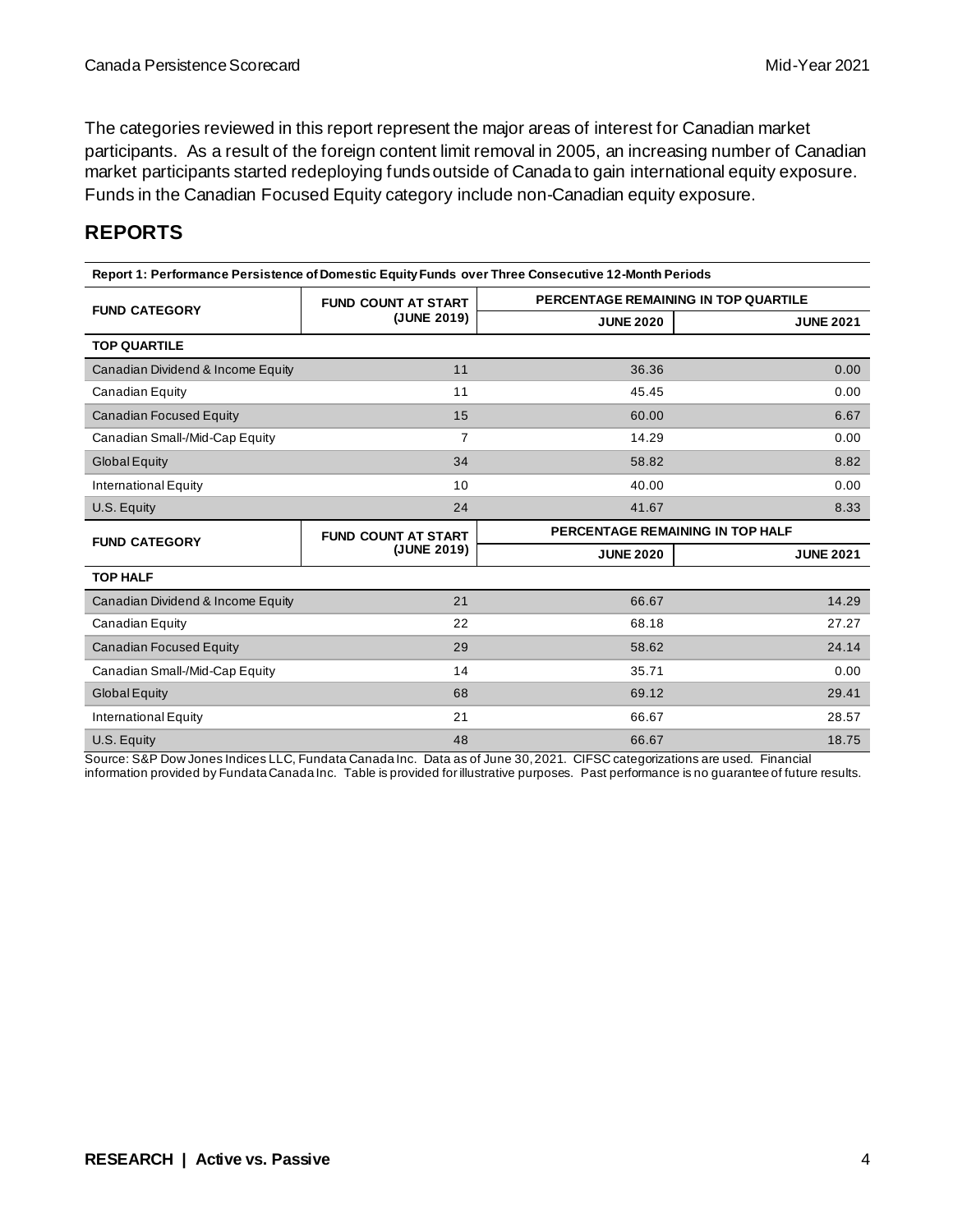| Report 2. Ferrormance Fersistence of Domestic Equity Funds Over Five Consecutive T2-Month Ferrods |                            |                                      |                  |                                      |                  |  |  |  |
|---------------------------------------------------------------------------------------------------|----------------------------|--------------------------------------|------------------|--------------------------------------|------------------|--|--|--|
| <b>FUND CATEGORY</b>                                                                              | <b>FUND COUNT AT START</b> | PERCENTAGE REMAINING IN TOP QUARTILE |                  |                                      |                  |  |  |  |
|                                                                                                   | (JUNE 2017)                | <b>JUNE 2018</b>                     | <b>JUNE 2019</b> | <b>JUNE 2020</b>                     | <b>JUNE 2021</b> |  |  |  |
| <b>TOP QUARTILE</b>                                                                               |                            |                                      |                  |                                      |                  |  |  |  |
| Canadian Dividend & Income Equity                                                                 | 13                         | 38.46                                | 15.38            | 0.00                                 | 0.00             |  |  |  |
| Canadian Equity                                                                                   | 17                         | 23.53                                | 0.00             | 0.00                                 | 0.00             |  |  |  |
| Canadian Focused Equity                                                                           | 23                         | 39.13                                | 13.04            | 4.35                                 | 0.00             |  |  |  |
| Canadian Small-/Mid-Cap Equity                                                                    | 9                          | 33.33                                | 22.22            | 11.11                                | 0.00             |  |  |  |
| <b>Global Equity</b>                                                                              | 39                         | 43.59                                | 25.64            | 25.64                                | 5.13             |  |  |  |
| International Equity                                                                              | 18                         | 11.11                                | 5.56             | 5.56                                 | 0.00             |  |  |  |
| U.S. Equity                                                                                       | 28                         | 46.43                                | 14.29            | 14.29                                | 3.57             |  |  |  |
|                                                                                                   |                            |                                      |                  |                                      |                  |  |  |  |
|                                                                                                   | <b>FUND COUNT AT START</b> |                                      |                  | PERCENTAGE REMAINING IN TOP QUARTILE |                  |  |  |  |
| <b>FUND CATEGORY</b>                                                                              | (JUNE 2017)                | <b>JUNE 2018</b>                     | <b>JUNE 2019</b> | <b>JUNE 2020</b>                     | <b>JUNE 2021</b> |  |  |  |
| <b>TOP HALF</b>                                                                                   |                            |                                      |                  |                                      |                  |  |  |  |
| Canadian Dividend & Income Equity                                                                 | 25                         | 52.00                                | 28.00            | 24.00                                | 8.00             |  |  |  |
| Canadian Equity                                                                                   | 33                         | 39.39                                | 15.15            | 9.09                                 | 9.09             |  |  |  |
| Canadian Focused Equity                                                                           | 44                         | 59.09                                | 18.18            | 15.91                                | 9.09             |  |  |  |
| Canadian Small-/Mid-Cap Equity                                                                    | 17                         | 35.29                                | 23.53            | 5.88                                 | 0.00             |  |  |  |
| <b>Global Equity</b>                                                                              | 77                         | 53.25                                | 23.38            | 23.38                                | 11.69            |  |  |  |
| International Equity                                                                              | 35                         | 28.57                                | 8.57             | 5.71                                 | 5.71             |  |  |  |

**Report 2: Performance Persistence of Domestic Equity Funds over Five Consecutive 12-Month Periods**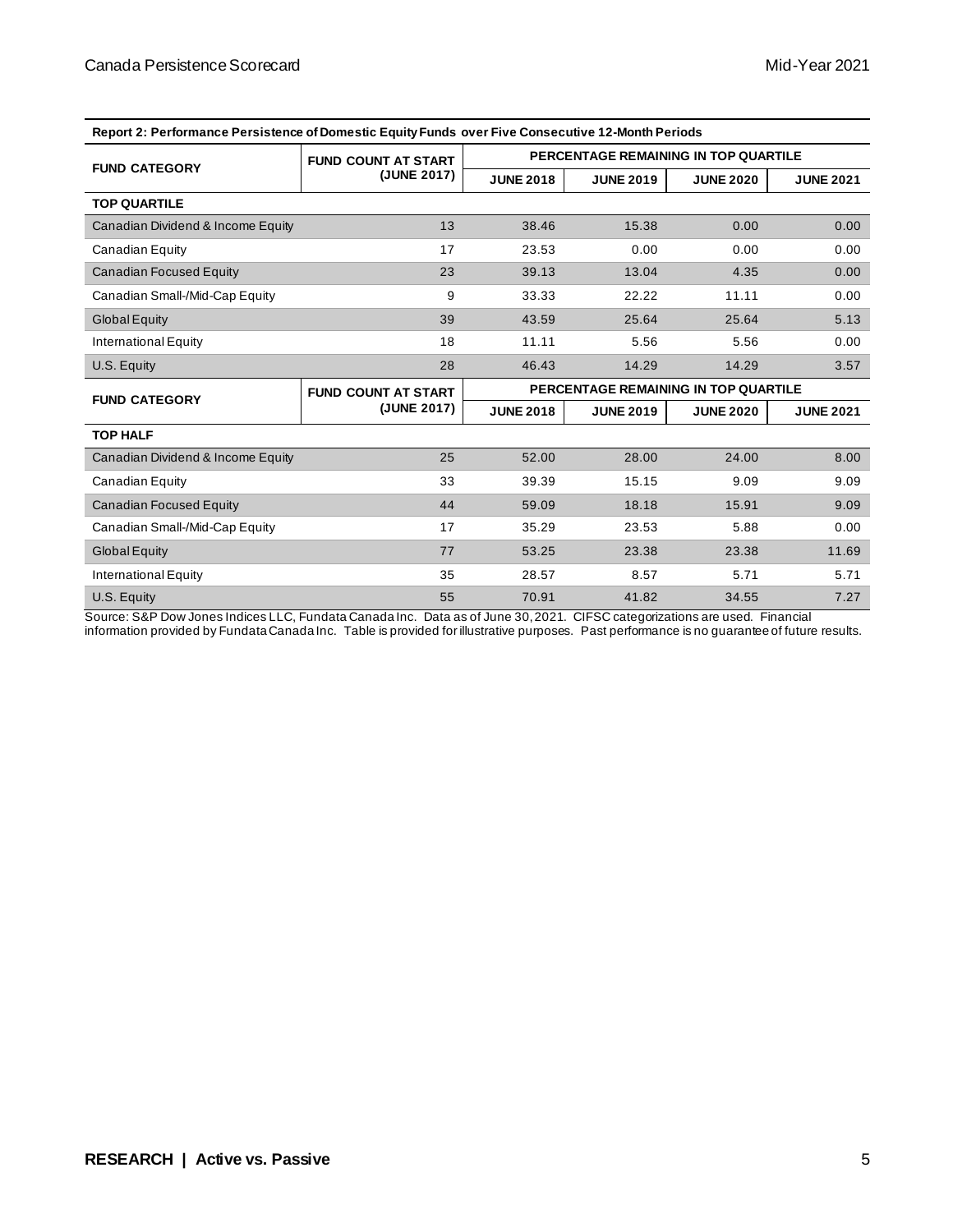| Report 3: Three-Year Transition Matrix - Performance over Two Non-Overlapping Three-Year Periods (Based on Quartile) |                                              |                              |                               |                               |                               |                                            |                                       |
|----------------------------------------------------------------------------------------------------------------------|----------------------------------------------|------------------------------|-------------------------------|-------------------------------|-------------------------------|--------------------------------------------|---------------------------------------|
|                                                                                                                      |                                              | THREE-YEAR PERCENTAGE AT END |                               |                               |                               |                                            |                                       |
| FUND COUNT AT START<br><b>QUARTILE</b><br>(JUNE 2018)                                                                |                                              | 1ST<br>QUARTILE<br>(%)       | 2ND<br><b>QUARTILE</b><br>(%) | 3RD<br><b>QUARTILE</b><br>(%) | 4TH<br><b>QUARTILE</b><br>(%) | <b>MERGED/</b><br><b>LIQUIDATED</b><br>(%) | <b>STYLE</b><br><b>CHANGED</b><br>(%) |
|                                                                                                                      | <b>CANADIAN DIVIDEND &amp; INCOME EQUITY</b> |                              |                               |                               |                               |                                            |                                       |
| 1st Quartile                                                                                                         | 11                                           | 36.36                        | 27.27                         | 18.18                         | 18.18                         | 0.00                                       | 0.00 <sub>1</sub>                     |
| 2nd Quartile                                                                                                         | 10                                           | 20.00                        | 20.00                         | 30.00                         | 30.00                         | 0.00                                       | 0.00                                  |
| 3rd Quartile                                                                                                         | 10                                           | 20.00                        | 40.00                         | 30.00                         | 0.00                          | 10.00                                      | 0.00                                  |
| 4th Quartile                                                                                                         | 11                                           | 9.09                         | 0.00                          | 9.09                          | 36.36                         | 45.45                                      | 0.00                                  |
| <b>CANADIAN EQUITY</b>                                                                                               |                                              |                              |                               |                               |                               |                                            |                                       |
| 1st Quartile                                                                                                         | 13                                           | 7.69                         | 23.08                         | 15.38                         | 38.46                         | 15.38                                      | 0.00 <sub>1</sub>                     |
| 2nd Quartile                                                                                                         | 12                                           | 25.00                        | 25.00                         | 16.67                         | 16.67                         | 16.67                                      | 0.00                                  |
| 3rd Quartile                                                                                                         | 13                                           | 23.08                        | 15.38                         | 30.77                         | 0.00                          | 23.08                                      | 7.69                                  |
| 4th Quartile                                                                                                         | 13                                           | 7.69                         | 15.38                         | 15.38                         | 30.77                         | 23.08                                      | 7.69                                  |
|                                                                                                                      | <b>CANADIAN FOCUSED EQUITY</b>               |                              |                               |                               |                               |                                            |                                       |
| 1st Quartile                                                                                                         | 19                                           | 47.37                        | 26.32                         | 10.53                         | 5.26                          | 5.26                                       | 5.26                                  |
| 2nd Quartile                                                                                                         | 19                                           | 5.26                         | 15.79                         | 26.32                         | 15.79                         | 36.84                                      | 0.00                                  |
| 3rd Quartile                                                                                                         | 19                                           | 10.53                        | 5.26                          | 15.79                         | 26.32                         | 42.11                                      | 0.00                                  |
| 4th Quartile                                                                                                         | 19                                           | 5.26                         | 21.05                         | 10.53                         | 15.79                         | 31.58                                      | 15.79                                 |
|                                                                                                                      | <b>CANADIAN SMALL-/MID-CAP EQUITY</b>        |                              |                               |                               |                               |                                            |                                       |
| 1st Quartile                                                                                                         | 8                                            | 25.00                        | 25.00                         | 25.00                         | 25.00                         | 0.00                                       | 0.00                                  |
| 2nd Quartile                                                                                                         | 8                                            | 12.50                        | 12.50                         | 12.50                         | 12.50                         | 50.00                                      | 0.00                                  |
| 3rd Quartile                                                                                                         | 8                                            | 12.50                        | 25.00                         | 25.00                         | 0.00                          | 12.50                                      | 25.00                                 |
| 4th Quartile                                                                                                         | 8                                            | 37.50                        | 12.50                         | 25.00                         | 25.00                         | 0.00                                       | 0.00                                  |
| <b>GLOBAL EQUITY</b>                                                                                                 |                                              |                              |                               |                               |                               |                                            |                                       |
| 1st Quartile                                                                                                         | 32                                           | 53.13                        | 31.25                         | 3.13                          | 6.25                          | 6.25                                       | 0.00                                  |
| 2nd Quartile                                                                                                         | 32                                           | 28.13                        | 31.25                         | 28.13                         | 6.25                          | 6.25                                       | 0.00                                  |
| 3rd Quartile                                                                                                         | 32                                           | 0.00                         | 9.38                          | 25.00                         | 46.88                         | 18.75                                      | 0.00                                  |
| 4th Quartile                                                                                                         | 32                                           | 6.25                         | 18.75                         | 34.38                         | 31.25                         | 3.13                                       | 6.25                                  |
| <b>INTERNATIONAL EQUITY</b>                                                                                          |                                              |                              |                               |                               |                               |                                            |                                       |
| 1st Quartile                                                                                                         | 12                                           | 33.33                        | 16.67                         | 25.00                         | 0.00                          | 8.33                                       | 16.67                                 |
| 2nd Quartile                                                                                                         | 12                                           | 33.33                        | 16.67                         | 25.00                         | 16.67                         | 8.33                                       | 0.00                                  |
| 3rd Quartile                                                                                                         | 12                                           | 8.33                         | 0.00                          | 25.00                         | 41.67                         | 25.00                                      | 0.00                                  |
| 4th Quartile                                                                                                         | 12                                           | 8.33                         | 33.33                         | 0.00                          | 33.33                         | 16.67                                      | 8.33                                  |
| <b>U.S. EQUITY</b>                                                                                                   |                                              |                              |                               |                               |                               |                                            |                                       |
| 1st Quartile                                                                                                         | 24                                           | 50.00                        | 20.83                         | 8.33                          | 8.33                          | 12.50                                      | 0.00                                  |
| 2nd Quartile                                                                                                         | 24                                           | 16.67                        | 37.50                         | 20.83                         | 20.83                         | 4.17                                       | 0.00                                  |
| 3rd Quartile                                                                                                         | 24                                           | 4.17                         | 16.67                         | 25.00                         | 29.17                         | 25.00                                      | 0.00                                  |
| 4th Quartile                                                                                                         | 24                                           | 12.50                        | 8.33                          | 29.17                         | 25.00                         | 25.00                                      | 0.00                                  |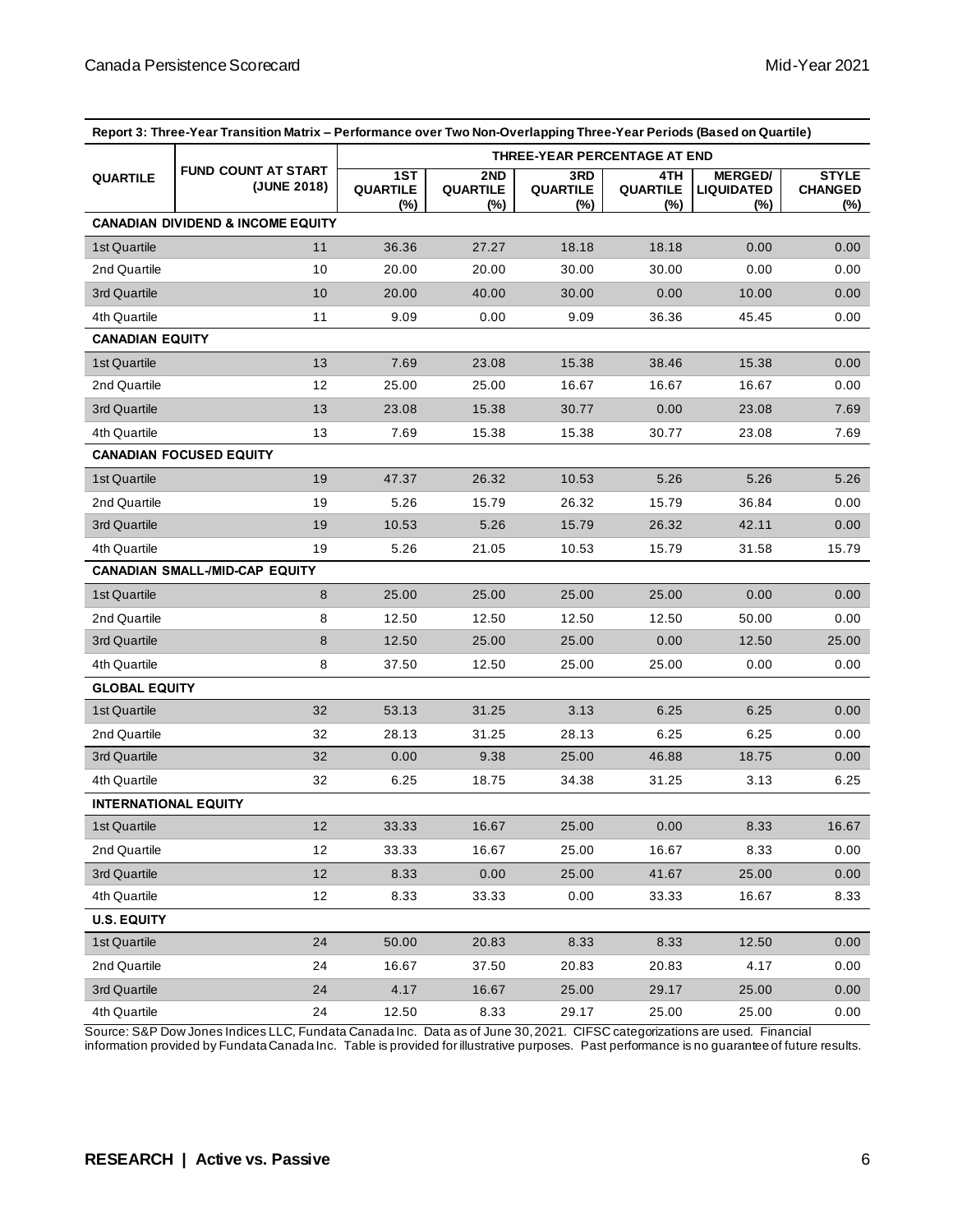| Report 4: Three-Year Transition Matrix – Performance over Two Non-Overlapping Three-Year Periods (Based on Halves) |                                              |                                     |                        |                                  |                                    |  |  |
|--------------------------------------------------------------------------------------------------------------------|----------------------------------------------|-------------------------------------|------------------------|----------------------------------|------------------------------------|--|--|
|                                                                                                                    | <b>FUND COUNT AT START</b>                   | <b>THREE-YEAR PERCENTAGE AT END</b> |                        |                                  |                                    |  |  |
| <b>HALF</b>                                                                                                        | (JUNE 2018)                                  | TOP HALF (%)                        | <b>BOTTOM HALF (%)</b> | <b>MERGED/</b><br>LIQUIDATED (%) | <b>STYLE</b><br><b>CHANGED (%)</b> |  |  |
|                                                                                                                    | <b>CANADIAN DIVIDEND &amp; INCOME EQUITY</b> |                                     |                        |                                  |                                    |  |  |
| <b>Top Half</b>                                                                                                    | 21                                           | 52.38                               | 47.62                  | 0.00                             | 0.00                               |  |  |
| <b>Bottom Half</b>                                                                                                 | 21                                           | 33.33                               | 38.10                  | 28.57                            | 0.00                               |  |  |
| <b>CANADIAN EQUITY</b>                                                                                             |                                              |                                     |                        |                                  |                                    |  |  |
| Top Half                                                                                                           | 25                                           | 40.00                               | 44.00                  | 16.00                            | 0.00                               |  |  |
| <b>Bottom Half</b>                                                                                                 | 26                                           | 30.77                               | 38.46                  | 23.08                            | 7.69                               |  |  |
|                                                                                                                    | <b>CANADIAN FOCUSED EQUITY</b>               |                                     |                        |                                  |                                    |  |  |
| <b>Top Half</b>                                                                                                    | 38                                           | 47.37                               | 28.95                  | 21.05                            | 2.63                               |  |  |
| <b>Bottom Half</b>                                                                                                 | 38                                           | 21.05                               | 34.21                  | 36.84                            | 7.89                               |  |  |
|                                                                                                                    | <b>CANADIAN SMALL-/MID-CAP EQUITY</b>        |                                     |                        |                                  |                                    |  |  |
| Top Half                                                                                                           | 16                                           | 37.50                               | 37.50                  | 25.00                            | 0.00                               |  |  |
| <b>Bottom Half</b>                                                                                                 | 16                                           | 43.75                               | 37.50                  | 6.25                             | 12.50                              |  |  |
| <b>GLOBAL EQUITY</b>                                                                                               |                                              |                                     |                        |                                  |                                    |  |  |
| <b>Top Half</b>                                                                                                    | 64                                           | 71.88                               | 21.88                  | 6.25                             | 0.00                               |  |  |
| <b>Bottom Half</b>                                                                                                 | 64                                           | 17.19                               | 68.75                  | 10.94                            | 3.13                               |  |  |
|                                                                                                                    | <b>INTERNATIONAL EQUITY</b>                  |                                     |                        |                                  |                                    |  |  |
| Top Half                                                                                                           | 24                                           | 50.00                               | 33.33                  | 8.33                             | 8.33                               |  |  |
| <b>Bottom Half</b>                                                                                                 | 24                                           | 25.00                               | 50.00                  | 20.83                            | 4.17                               |  |  |
| <b>U.S. EQUITY</b>                                                                                                 |                                              |                                     |                        |                                  |                                    |  |  |
| <b>Top Half</b>                                                                                                    | 48                                           | 62.50                               | 29.17                  | 8.33                             | 0.00                               |  |  |
| <b>Bottom Half</b>                                                                                                 | 48                                           | 20.83                               | 54.17                  | 25.00                            | 0.00                               |  |  |

**Report 4: Three-Year Transition Matrix – Performance over Two Non-Overlapping Three-Year Periods (Based on Halves)**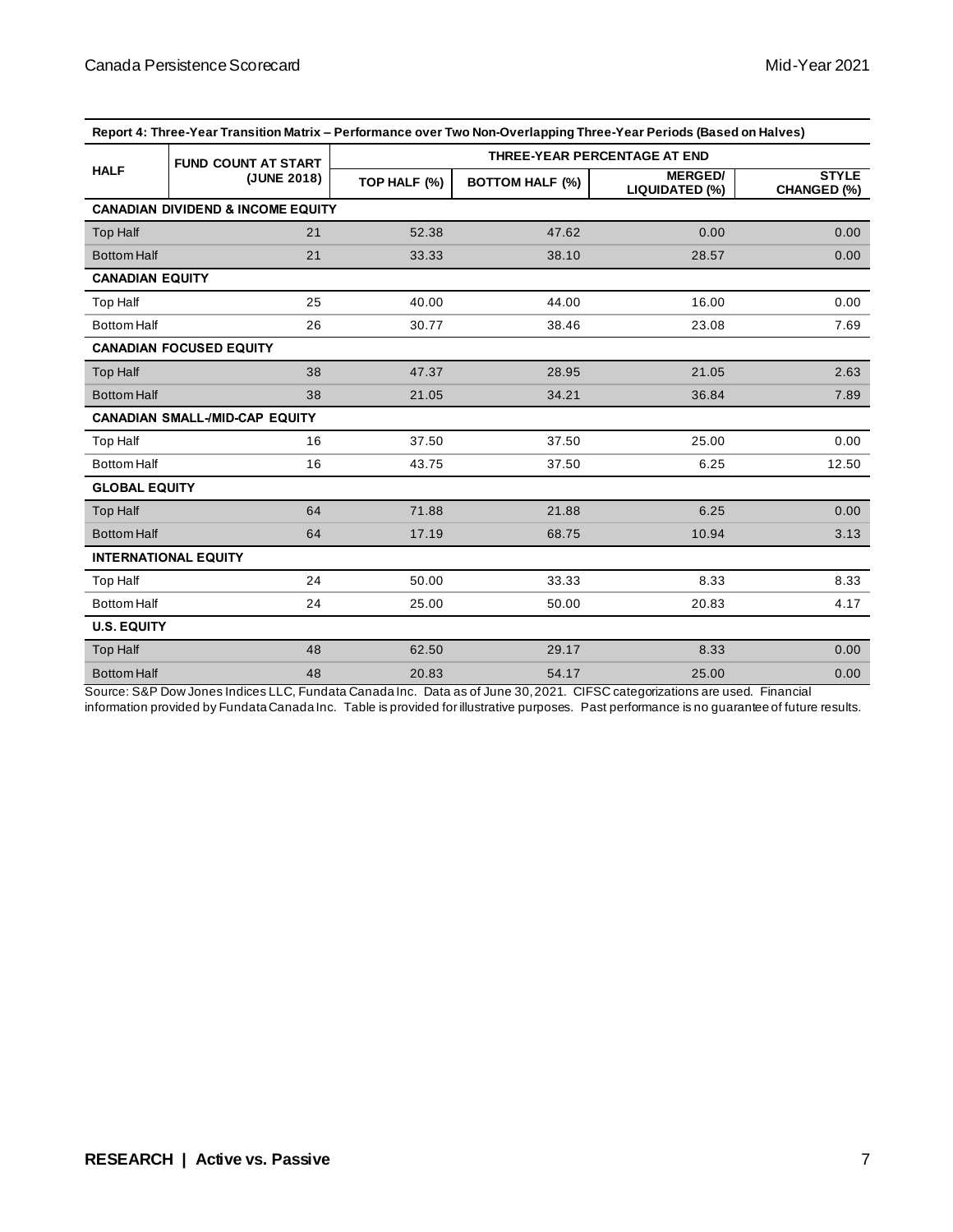| Report 5: Five-Year Transition Matrix - Performance over Two Non-Overlapping Five-Year Periods (Based on Quartile) |                                              |                                    |                               |                               |                               |                                            |                                       |
|--------------------------------------------------------------------------------------------------------------------|----------------------------------------------|------------------------------------|-------------------------------|-------------------------------|-------------------------------|--------------------------------------------|---------------------------------------|
|                                                                                                                    |                                              | <b>FIVE-YEAR PERCENTAGE AT END</b> |                               |                               |                               |                                            |                                       |
| <b>QUARTILE</b>                                                                                                    | <b>FUND COUNT AT START</b><br>(JUNE 2016)    | 1ST<br>QUARTILE<br>(%)             | 2ND<br><b>QUARTILE</b><br>(%) | 3RD<br><b>QUARTILE</b><br>(%) | 4TH<br><b>QUARTILE</b><br>(%) | <b>MERGED/</b><br><b>LIQUIDATED</b><br>(%) | <b>STYLE</b><br><b>CHANGED</b><br>(%) |
|                                                                                                                    | <b>CANADIAN DIVIDEND &amp; INCOME EQUITY</b> |                                    |                               |                               |                               |                                            |                                       |
| 1st Quartile                                                                                                       | 11                                           | 36.36                              | 27.27                         | 18.18                         | 9.09                          | 9.09                                       | 0.00                                  |
| 2nd Quartile                                                                                                       | 11                                           | 36.36                              | 27.27                         | 0.00                          | 9.09                          | 27.27                                      | 0.00                                  |
| 3rd Quartile                                                                                                       | 11                                           | 0.00                               | 18.18                         | 36.36                         | 0.00                          | 45.45                                      | 0.00                                  |
| 4th Quartile                                                                                                       | 11                                           | 9.09                               | 0.00                          | 18.18                         | 63.64                         | 9.09                                       | 0.00                                  |
| <b>CANADIAN EQUITY</b>                                                                                             |                                              |                                    |                               |                               |                               |                                            |                                       |
| 1st Quartile                                                                                                       | 12                                           | 8.33                               | 16.67                         | 8.33                          | 50.00                         | 8.33                                       | 8.33                                  |
| 2nd Quartile                                                                                                       | 12                                           | 33.33                              | 16.67                         | 25.00                         | 8.33                          | 16.67                                      | 0.00                                  |
| 3rd Quartile                                                                                                       | 12                                           | 8.33                               | 25.00                         | 8.33                          | 8.33                          | 50.00                                      | 0.00                                  |
| 4th Quartile                                                                                                       | 13                                           | 7.69                               | 7.69                          | 23.08                         | 7.69                          | 46.15                                      | 7.69                                  |
|                                                                                                                    | <b>CANADIAN FOCUSED EQUITY</b>               |                                    |                               |                               |                               |                                            |                                       |
| 1st Quartile                                                                                                       | 21                                           | 14.29                              | 19.05                         | 14.29                         | 23.81                         | 19.05                                      | 9.52                                  |
| 2nd Quartile                                                                                                       | 20                                           | 30.00                              | 5.00                          | 5.00                          | 15.00                         | 45.00                                      | 0.00                                  |
| 3rd Quartile                                                                                                       | 21                                           | 14.29                              | 9.52                          | 14.29                         | 14.29                         | 42.86                                      | 4.76                                  |
| 4th Quartile                                                                                                       | 21                                           | 0.00                               | 23.81                         | 14.29                         | 0.00                          | 61.90                                      | 0.00                                  |
|                                                                                                                    | <b>CANADIAN SMALL-/MID-CAP EQUITY</b>        |                                    |                               |                               |                               |                                            |                                       |
| 1st Quartile                                                                                                       | $\boldsymbol{9}$                             | 55.56                              | 11.11                         | 33.33                         | 0.00                          | 0.00                                       | 0.00                                  |
| 2nd Quartile                                                                                                       | 8                                            | 0.00                               | 25.00                         | 25.00                         | 25.00                         | 12.50                                      | 12.50                                 |
| 3rd Quartile                                                                                                       | 8                                            | 12.50                              | 25.00                         | 25.00                         | 0.00                          | 37.50                                      | 0.00                                  |
| 4th Quartile                                                                                                       | 9                                            | 11.11                              | 11.11                         | 0.00                          | 33.33                         | 33.33                                      | 11.11                                 |
| <b>GLOBAL EQUITY</b>                                                                                               |                                              |                                    |                               |                               |                               |                                            |                                       |
| 1st Quartile                                                                                                       | 33                                           | 36.36                              | 18.18                         | 12.12                         | 24.24                         | 6.06                                       | 3.03                                  |
| 2nd Quartile                                                                                                       | 33                                           | 24.24                              | 21.21                         | 15.15                         | 18.18                         | 15.15                                      | 6.06                                  |
| 3rd Quartile                                                                                                       | 33                                           | 9.09                               | 27.27                         | 27.27                         | 9.09                          | 24.24                                      | 3.03                                  |
| 4th Quartile                                                                                                       | 34                                           | 8.82                               | 14.71                         | 26.47                         | 17.65                         | 26.47                                      | 5.88                                  |
| <b>INTERNATIONAL EQUITY</b>                                                                                        |                                              |                                    |                               |                               |                               |                                            |                                       |
| 1st Quartile                                                                                                       | 13                                           | 7.69                               | 30.77                         | 30.77                         | 15.38                         | 7.69                                       | 7.69                                  |
| 2nd Quartile                                                                                                       | 13                                           | 23.08                              | 0.00                          | 7.69                          | 30.77                         | 30.77                                      | 7.69                                  |
| 3rd Quartile                                                                                                       | 13                                           | 15.38                              | 7.69                          | 7.69                          | 15.38                         | 53.85                                      | 0.00                                  |
| 4th Quartile                                                                                                       | 13                                           | 15.38                              | 23.08                         | 15.38                         | 7.69                          | 30.77                                      | 7.69                                  |
| <b>U.S. EQUITY</b>                                                                                                 |                                              |                                    |                               |                               |                               |                                            |                                       |
| 1st Quartile                                                                                                       | 20                                           | 30.00                              | 35.00                         | 20.00                         | 5.00                          | 5.00                                       | 5.00                                  |
| 2nd Quartile                                                                                                       | 20                                           | 20.00                              | 10.00                         | 20.00                         | 15.00                         | 35.00                                      | 0.00                                  |
| 3rd Quartile                                                                                                       | 20                                           | 5.00                               | 10.00                         | 20.00                         | 30.00                         | 35.00                                      | 0.00                                  |
| 4th Quartile                                                                                                       | $20\,$                                       | 20.00                              | 20.00                         | 15.00                         | 25.00                         | 20.00                                      | 0.00                                  |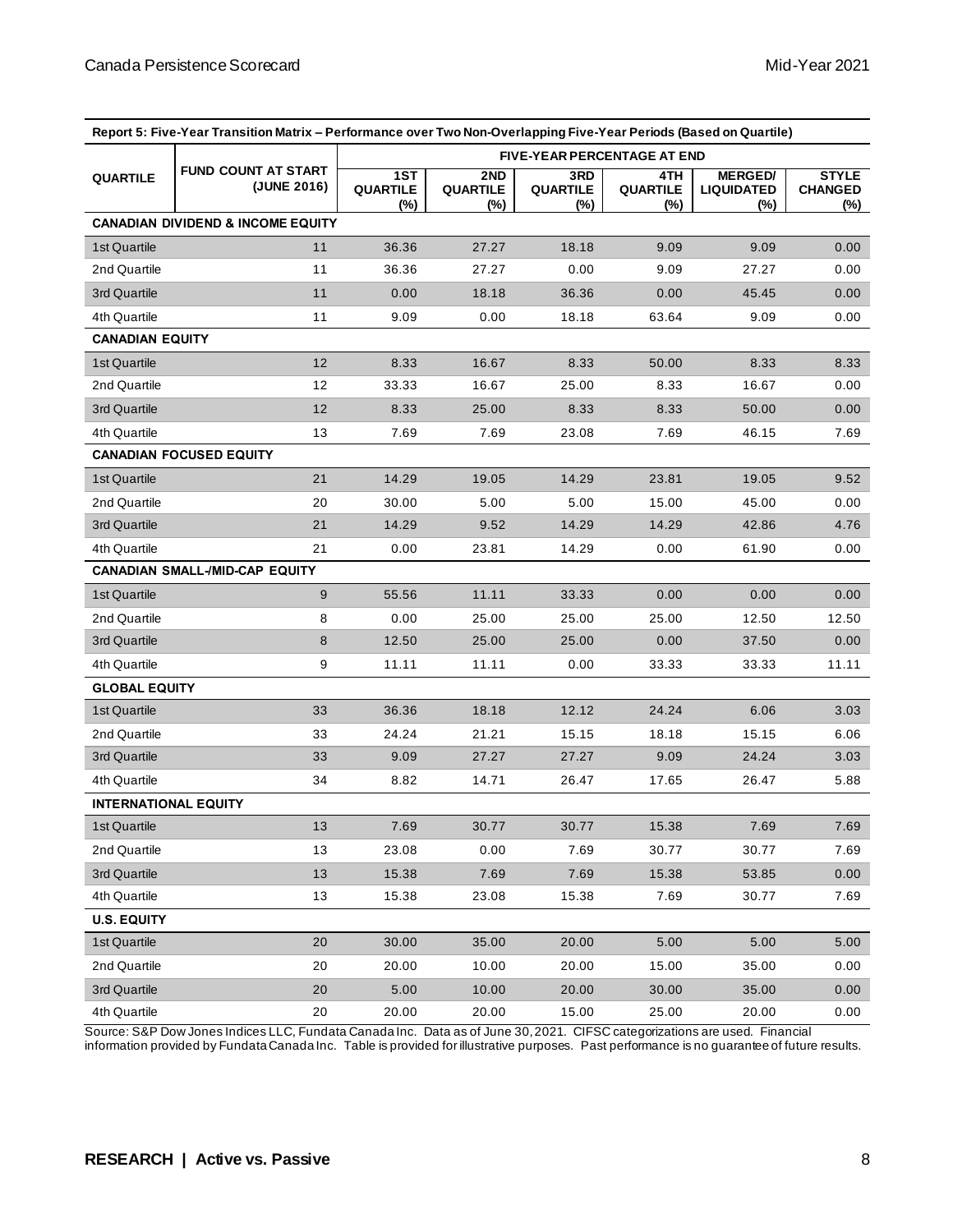| Report 6: Five-Year Transition Matrix - Performance over Two Non-Overlapping Five-Year Periods (Based on Halves) |                                              |                                    |                        |                                  |                                    |  |  |
|------------------------------------------------------------------------------------------------------------------|----------------------------------------------|------------------------------------|------------------------|----------------------------------|------------------------------------|--|--|
|                                                                                                                  | <b>FUND COUNT AT START</b>                   | <b>FIVE-YEAR PERCENTAGE AT END</b> |                        |                                  |                                    |  |  |
| <b>HALF</b>                                                                                                      | (JUNE 2016)                                  | TOP HALF (%)                       | <b>BOTTOM HALF (%)</b> | <b>MERGED/</b><br>LIQUIDATED (%) | <b>STYLE</b><br><b>CHANGED (%)</b> |  |  |
|                                                                                                                  | <b>CANADIAN DIVIDEND &amp; INCOME EQUITY</b> |                                    |                        |                                  |                                    |  |  |
| <b>Top Half</b>                                                                                                  | 22                                           | 63.64                              | 18.18                  | 18.18                            | 0.00                               |  |  |
| <b>Bottom Half</b>                                                                                               | 22                                           | 13.64                              | 59.09                  | 27.27                            | 0.00                               |  |  |
| <b>CANADIAN EQUITY</b>                                                                                           |                                              |                                    |                        |                                  |                                    |  |  |
| <b>Top Half</b>                                                                                                  | 24                                           | 37.50                              | 45.83                  | 12.50                            | 4.17                               |  |  |
| <b>Bottom Half</b>                                                                                               | 25                                           | 24.00                              | 24.00                  | 48.00                            | 4.00                               |  |  |
|                                                                                                                  | <b>CANADIAN FOCUSED EQUITY</b>               |                                    |                        |                                  |                                    |  |  |
| <b>Top Half</b>                                                                                                  | 41                                           | 34.15                              | 29.27                  | 31.71                            | 4.88                               |  |  |
| <b>Bottom Half</b>                                                                                               | 42                                           | 23.81                              | 21.43                  | 52.38                            | 2.38                               |  |  |
|                                                                                                                  | <b>CANADIAN SMALL-/MID-CAP EQUITY</b>        |                                    |                        |                                  |                                    |  |  |
| Top Half                                                                                                         | 17                                           | 47.06                              | 41.18                  | 5.88                             | 5.88                               |  |  |
| <b>Bottom Half</b>                                                                                               | 17                                           | 29.41                              | 29.41                  | 35.29                            | 5.88                               |  |  |
| <b>GLOBAL EQUITY</b>                                                                                             |                                              |                                    |                        |                                  |                                    |  |  |
| <b>Top Half</b>                                                                                                  | 66                                           | 50.00                              | 34.85                  | 10.61                            | 4.55                               |  |  |
| <b>Bottom Half</b>                                                                                               | 67                                           | 29.85                              | 40.30                  | 25.37                            | 4.48                               |  |  |
|                                                                                                                  | <b>INTERNATIONAL EQUITY</b>                  |                                    |                        |                                  |                                    |  |  |
| <b>Top Half</b>                                                                                                  | 26                                           | 30.77                              | 42.31                  | 19.23                            | 7.69                               |  |  |
| <b>Bottom Half</b>                                                                                               | 26                                           | 30.77                              | 23.08                  | 42.31                            | 3.85                               |  |  |
| <b>U.S. EQUITY</b>                                                                                               |                                              |                                    |                        |                                  |                                    |  |  |
| <b>Top Half</b>                                                                                                  | 40                                           | 47.50                              | 30.00                  | 20.00                            | 2.50                               |  |  |
| <b>Bottom Half</b>                                                                                               | 40                                           | 27.50                              | 45.00                  | 27.50                            | 0.00                               |  |  |